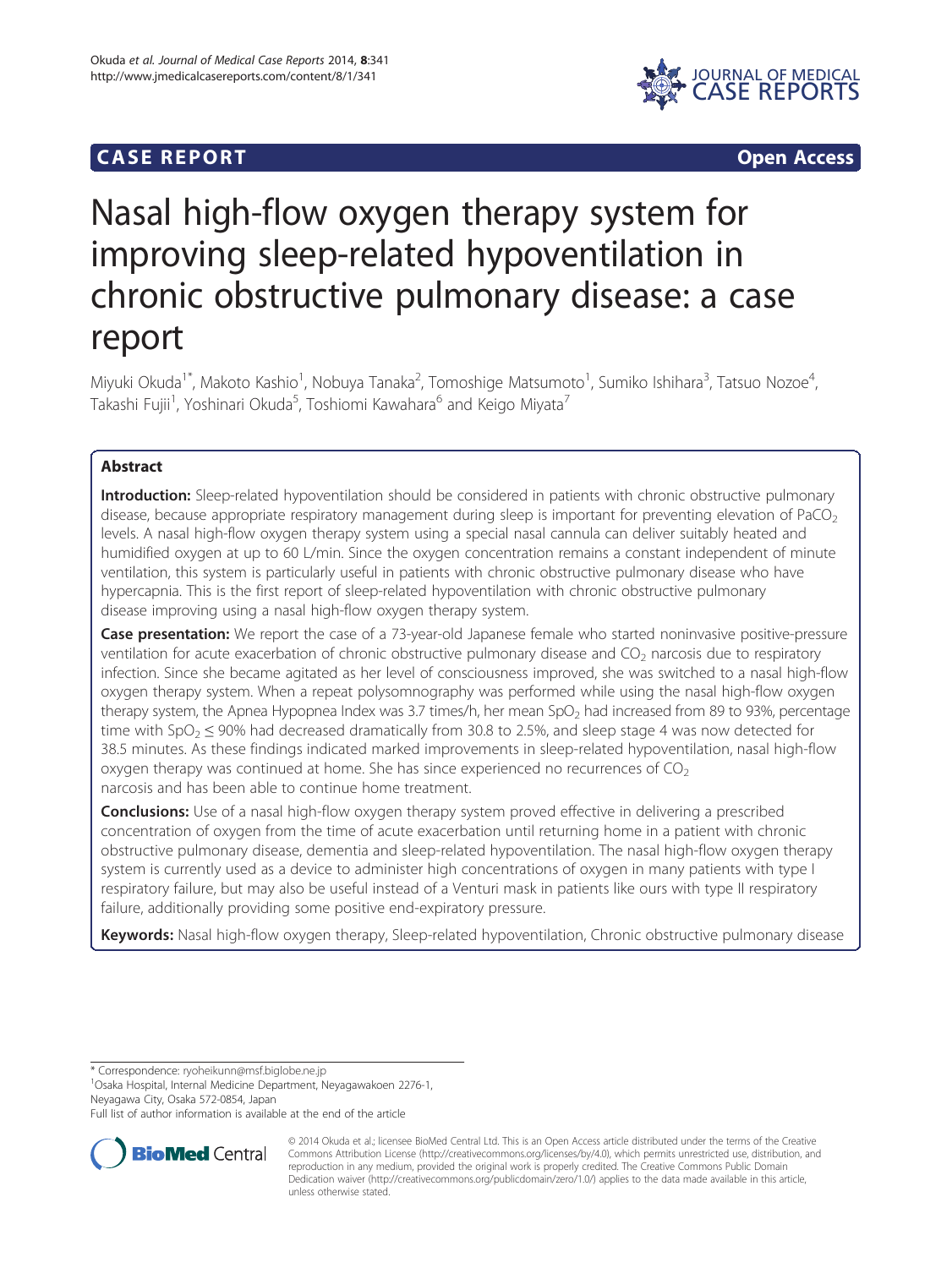## <span id="page-1-0"></span>Introduction

Sleep-related hypoventilation (SRH) should be considered in patients with chronic obstructive pulmonary disease (COPD), because appropriate respiratory management during sleep is important in preventing elevations in PaCO<sub>2</sub> levels. Variations in minute ventilation must be considered in the respiratory management of COPD, and the oxygen delivery system used should be capable of high flow rates in which fractional inspired oxygen concentrations  $(FiO<sub>2</sub>)$  do not vary with the patient's breathing pattern. We have previously reported that the average volume-assured pressure support (AVAPS) ventilatory mode was useful in achieving target minute ventilation in a patient with acute exacerbation of COPD who had sleep-disordered breathing.

We report herein the case of a patient in whom a nasal high-flow oxygen therapy system (NHFOTS; Pacific-Medico, Tokyo, Japan) and a biphasic positive airway pressure (BiPAP) machine (Vivo 30; Breas Medical AB, Mölnlycke, Sweden) were used for acute management of COPD. The patient was able to be weaned from noninvasive positive-pressure ventilation (NPPV), achieved improvements in SRH, and was subsequently able to be treated at home.

#### Case presentation

A 73-year-old Japanese female was being treated by a local physician for hypertension, depression, dementia and insomnia. She developed flu-like symptoms in December 2013, and was diagnosed with influenza/cold by her physician. Clarithromycin (CAM) was prescribed. The next day, her level of consciousness decreased, so she was transported to an urgent care facility. Marked hypoxemia and hypercapnia were then identified, and she was transferred to our hospital for further evaluation and treatment.

She had an axillary temperature of 37.2°C, a heart rate of 82 beats/min and regular, a respiratory rate of 14 breaths/ min (tachypneic), a blood pressure of 156/86mmHg, and peripheral oxygen saturation (SpO<sub>2</sub>) of 79% (with nasal oxygen at 2L/min). Her level of consciousness was decreased (Glasgow Coma Scale: eye opening 4, verbal response 3, motor response 5, total 12), but no pallor or icterus was evident.

Her radiography revealed cardiomegaly and increased transparency of the upper lung fields bilaterally, indicating emphysema. Her echocardiography revealed a mild decrease in left ventricular ejection fraction (56%), right atrial and ventricular enlargement, and an estimated pulmonary systolic blood pressure of 57mmHg, indicating moderate pulmonary hypertension.

Respiratory management for type II respiratory failure was started with NPPV (ST mode; inspiratory positive airway pressure  $10 \text{cm} H_2O$ ; expiratory positive airway pressure 4cmH<sub>2</sub>O; ventilation rate 18 breaths/min;  $FiO<sub>2</sub>$  30%). For right-sided heart failure with pulmonary hypertension (clinical scenario, CS5), diuretics and a nitrite were started. Hypercapnia gradually improved, but as her level of consciousness improved, she became more agitated and delirious due to dementia, and management by mask became impossible. She was therefore switched to a NHFOTS (oxygen, 5L/min; continuous positive airway pressure (CPAP),  $8cmH<sub>2</sub>O$ ).

No recurrence of  $CO<sub>2</sub>$  narcosis was seen subsequently, and hypoxemia improved  $(SpO<sub>2</sub>, 94-96%)$ . Using the NHFOTS with a high flow rate, respiratory management was able to be continued without any further agitation. Her arterial blood gases (ABGs) were:  $pH$  7.47, PaO<sub>2</sub> 57mmHg, PaCO<sub>2</sub> 62mmHg, and  $HCO_3^-$  41.5mmol/L.

Investigation of SRH by polysomnography (PSG) showed an apnea-hypopnea index (AHI) of 12.1 events/h, and SRH was therefore diagnosed. When a repeat PSG was performed while using the NHFOTS, her AHI was 3.7 events/h, her mean  $SpO<sub>2</sub>$  had increased from 89 to 93%, the percentage time with  $SpO<sub>2</sub> \le 90\%$  had decreased dramatically from 30.8 to 2.5%, and sleep stage 4 (deep sleep), which previously had not been observed, was now detected for 38.5 minutes. These results indicated marked improvements in SRH (Table 1).

Pulmonary function testing revealed severe obstructive ventilatory impairment and decreased pulmonary diffusion capacity. Based on the above test results, her classification as grade 3 on the modified Medical Research Council scale for exertional dyspnea, and her decreased percentage-predicted forced expiratory volume in one second, she was diagnosed with category D COPD, based on the Global Initiative for Chronic Obstructive Lung

Table 1 Polysomnography data for before nasal highflow therapy system and nasal high-flow therapy system

|                       | <b>Before NHFOTS</b> | <b>NHFOTS</b> |
|-----------------------|----------------------|---------------|
| AHI (events/h)        | 12.1                 | 3.7           |
| AI (events/h)         | 0.26                 | 0.0           |
| HI (events/h)         | 11.9                 | 3.7           |
| Mean $SpO2$ (%)       | 89                   | 93.0          |
| Minimum $SpO2(%)$     | 63                   | 79            |
| CT90 (%)              | 30.8                 | 2.5           |
| Sleep Stage 1 (min)   | 109.5                | 65.0          |
| Sleep Stage 2 (min)   | 210.5                | 268.0         |
| Sleep Stage 3 (min)   | 68.0                 | 84.0          |
| Sleep Stage 4 (min)   | 0.0                  | 38.5          |
| Sleep Stage REM (min) | 72.0                 | 85.5          |

NHFOTS: nasal high-flow therapy system.

AHI: apnea-hypopnea index.

AI: apnea index.

HI: hypopnea index.

SpO<sub>2</sub>: Oxygen Saturation of Arterial Blood Measured by Pulse Oximeter. CT90: cumulative time percentage with SpO2 <90%.

REM: Rapid eye movement.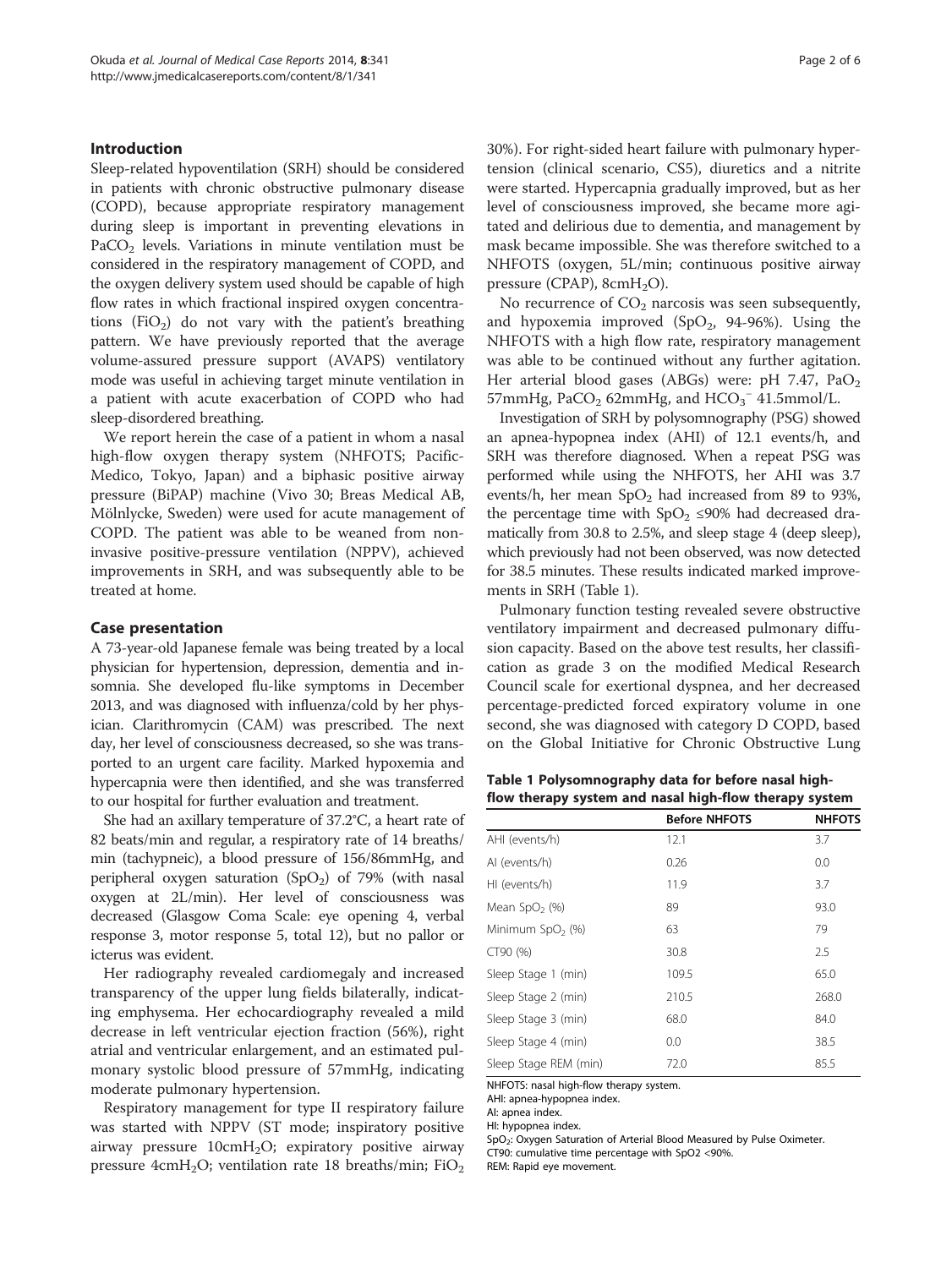<span id="page-2-0"></span>Disease (GOLD) guidelines, and also with SRH. She was discharged, and NHFOTS was started at home. As of the time of writing, she is continuing treatment with the NHFOTS at home, has shown no increases in  $PaCO<sub>2</sub>$  (her ABGs as of: pH 7.46,  $PaO<sub>2</sub>$  85mmHg,  $PaCO<sub>2</sub>$  41mmHg,  $HCO_3^-$  29.2mmol/L), and is being followed up on.

# **Discussion**

A wide range of evidence has shown that NPPV offers an effective treatment for acute exacerbations of COPD [[1-3](#page-4-0)]. The GOLD guidelines also recommend NPPV, since this method helps to avoid intubation, removes the risk of nosocomial infections such as pneumonia during intubated mechanical ventilation, and is effective in reducing mortality rates [\[4](#page-5-0)]. In addition, we have previously reported that the AVAPS mode was useful in achieving target minute ventilation in a patient with acute exacerbation of COPD who had sleep-disordered breathing [\[5](#page-5-0)]. However, a key disadvantage of NPPV is that the method is highly reliant on patient cooperation.

Our patient had dementia due to sequelae from a previous subarachnoid hemorrhage and stroke, as well as agitation, depression and disturbance of sleep. She was taking medications prescribed by her previous physician including quetiapine, triazolam, flunitrazepam, etizolam,

sulpiride and duloxetine. In such patients, continuous NPPV can be difficult, and use of a NHFOTS with a nasal cannula rather than a face mask can prove effective. We therefore switched ventilatory support devices. The American Thoracic Society states that nasal high-flow oxygen therapy using suitably warmed and humidified oxygen represents a second-line option for oxygen delivery. The NHFOTS uses a special nasal cannula and heated humidifier and can deliver oxygen at maximum flow rates of 30 to 60L/min. Appropriate heating and humidification (37°C, 100% relative humidity) significantly enhances mucociliary clearance without causing nasal discomfort [\[6\]](#page-5-0).

In our patient, we used a PMH-2000 heated humidifier (Pacific-Medico), a number 2 nasal cannula, and a Vivo 30 ventilator (Breas Medical AB), which uses a blower assembly to deliver high flow rates (Figure 1). This system enables nasal delivery of oxygen at high concentrations and high flow rates. The advantages of a NHFOTS are that patients can still eat and converse, oral care is possible, there is less of an oppressive feeling compared to wearing a mask, and patient quality of life is improved [[7\]](#page-5-0). In our patient with dementia and agitation NHFOTS, unlike NPPV, was able to be continued. Nasal high-flow oxygen therapy, mainly using a nasal highflow cannula (Optiflow™; Fisher & Paykel Healthcare,

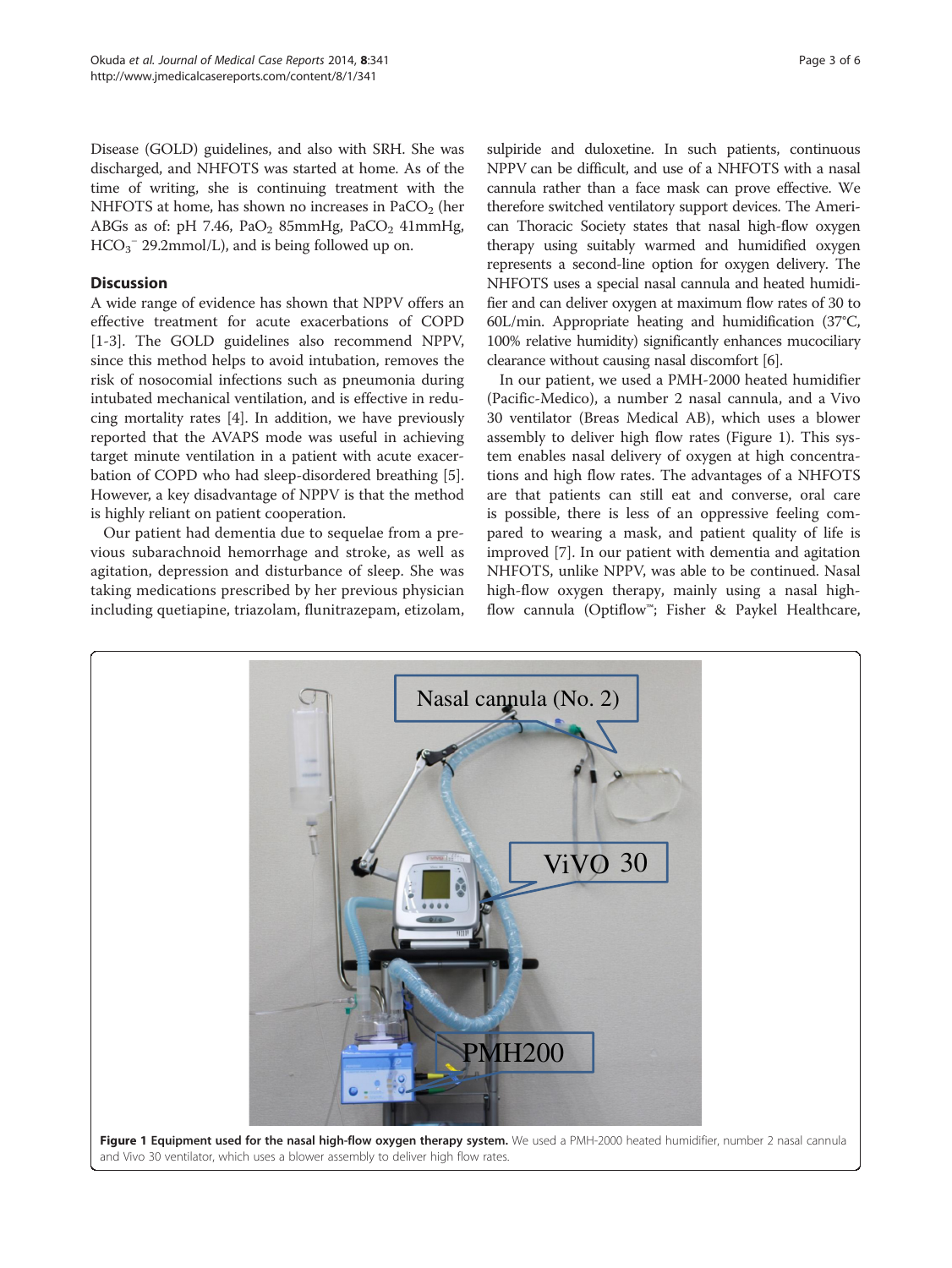Auckland, New Zealand), is used worldwide and has frequently been reported in the literature.

Parke et al. compared a NHFOTS and a face mask at an oxygen flow rate of 35L/min in 15 patients after cardiac surgery [[8\]](#page-5-0). They reported that with the mouth closed, mean airway pressure was higher with the NHFOTS  $(2.7cmH<sub>2</sub>O)$  than with the face mask  $(0.2cmH<sub>2</sub>O)$  [[8\]](#page-5-0). A nasal high-flow cannula, compared to other oxygen delivery devices to date, can deliver nasal oxygen at very high flow rates of up to 60L/min.

Figure 2 shows the relationship between different oxygen flow rates and  $FiO<sub>2</sub>$  with the NHFOTS we used. With an oxygen flow rate of 30L/min, when oxygen is supplied at 1L/min, the FiO<sub>2</sub> is 24.4%. This is equivalent to using a 24% Venturi mask. Although greater leakage is seen with this device, since a pressure of  $8\text{cm}H_2O$  is applied, some PEEP (positive end-expiratory pressure) effect is also seen in comparison to a Venturi mask. When 2.5L/min of oxygen is supplied, the  $FiO<sub>2</sub>$  is 28.5%, similar to that with a 28% Venturi mask. In England, the guidelines for oxygen therapy in acute COPD patients recommend using a Venturi mask, in which by setting the maximum inspiratory flow above the tidal volume of the patient, an accurate oxygen concentration can be delivered independent of the patient's minute ventilation [[9](#page-5-0)].

With Venturi masks, many types of devices are needed, depending on the oxygen concentration delivered and due to the need for high flow rates. As a result, use of these masks is associated with several disadvantages, including high noise levels, facial and

eye irritation, impaired ability to speak and inconvenience for patients when eating. A NHFOTS, by compensating for these disadvantages and using a high-flow oxygen blender, can deliver oxygen at high flow rates up to 60L/min. With nasal high-flow oxygen therapy using a Vivo ventilator, by supplying oxygen at a maximum flow of 15L/min, a 70% oxygen concentration can be achieved, even higher than with a conventional Venturi mask (Figure 2). By increasing CPAP to 8, 13 or  $20 \text{cm}H_2\text{O}$ , oxygen flow rates can be increased to 30, 40 and 50L/ min, respectively. Therefore, unlike a Venturi mask, a NHFOTS can even be used in patients with high minute volumes, such as those who have interstitial lung disease. It is important to understand that by increasing CPAP, the oxygen concentration is decreased even at the same oxygen flow rate (Figure 2). Specifically, for every 1-L/min increase in oxygen, oxygen concentration increases by 3.36% (30L/min), 2.56% (40L/min) and 2.03% (50L/min).

The results from the PSG in our patient confirmed the presence of sleep apnea syndrome (SAS) with an AHI of 12.1 events/h. This type of SRH can be dramatically improved using a NHFOTS during sleep (Table [1](#page-1-0)), because although the oxygen concentration is low with oxygen supplied at 1.5L/min, the high flow system has a supply flow rate  $\geq$ 30L/min that, by exerting positive pressure, improves sleep-disordered breathing.

Many factors are involved in the mechanisms of sleeprelated alveolar hypoventilation in COPD [[10](#page-5-0)]. Since breathing in COPD patients is highly dependent on

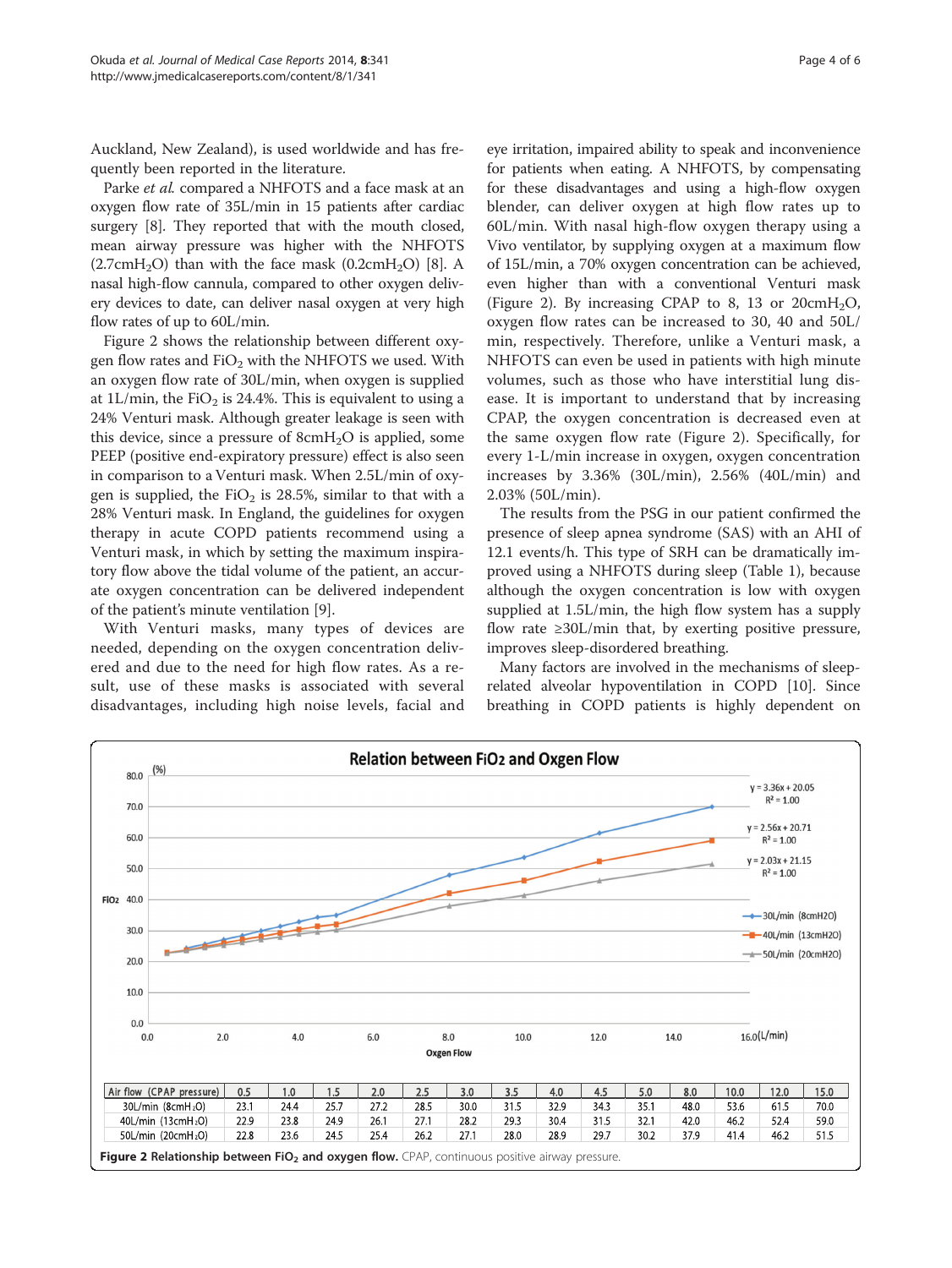<span id="page-4-0"></span>accessory muscles of respiration other than the diaphragm, decreased muscle tone during rapid eye movement (REM) sleep increases alveolar hypoventilation. In addition, factors such as decreased functional reserve capacity, increased upper airway resistance and worsening ventilation-perfusion mismatch result in marked hypoxemia, particularly during REM sleep. This sleep hypoxemia increases pulmonary artery pressure, worsening right-sided heart failure [\[11\]](#page-5-0). Furthermore, arrhythmias and polycythemia may develop, increasing the mortality rate [\[12](#page-5-0)].

Home NPPV is indicated in patients like ours with a PaCO<sub>2</sub> ≥55mmHg, persistent nocturnal hypoventilation and cor pulmonale. However, if sleep hypoxemia is present, injudicious oxygen administration without taking SRH into consideration can lead to marked hypercapnia. COPD patients, especially those with pulmonary hypertension, should therefore undergo measurement of nighttime oxygen saturation. If oxygen saturation is decreased, PSG should be performed and an appropriate level of oxygen should be prescribed. Regarding acute exacerbations, Austin et al. conducted a cluster randomized parallel-group trial in 405 patients with presumed acute exacerbation of COPD during ambulance transport, to compare high-flow oxygen therapy with titrated oxygen therapy [\[12](#page-5-0)]. The mortality rate was significantly decreased in the titrated oxygen group (4 versus 9%), and patients in this group with confirmed COPD showed significantly less respiratory acidosis and hypercarbia [\[12](#page-5-0)]. With injudicious oxygen administration during sleep, this type of event is likely to recur at night.

Nasal high-flow oxygen therapy essentially requires an oxygen blender. In some settings, such as hospital wards or homes without air supply pipes, an oxygen blender using a Venturi method that can be used with oxygen tubing alone is necessary. This type of set up and oxygen supply is complex. For our patient, we used a modified nasal cannula and PMH-2000 heated humidifier (Pacifico-Medico) and a Vivo 30 ventilator (Breas Medical AB), without using the Venturi method. This system is quiet and convenient for home use. Continued use at home is possible even in patients with dementia, such as our patient, allowing improvements in PaCO<sub>2</sub>.

The disadvantage of a NHFOTS is that ventilatory support is not as effective as NPPV. Reports to date have therefore recommended consideration of NPPV or intubated mechanical ventilation if the respiratory rate and oxygenation have not improved within 4 to 6 hours. Further studies evaluating the use of NPPV for respiratory failure in COPD patients involving a larger number of patients are needed [[13,14](#page-5-0)].

# Conclusion

The use of a NHFOTS was effective for delivering a prescribed concentration of oxygen from the time of acute exacerbation until discharge to home in our patient with COPD who also had dementia and SRH. This safe oxygen therapy enabled improvements in sleep-related alveolar hypoventilation. The NHFOTS is currently used as a device to administer high concentrations of oxygen in many patients with type I respiratory failure, but may also be useful instead of a Venturi mask in patients like ours with type II respiratory failure, in addition to providing some PEEP effect.

# Consent

Written informed consent was obtained from the patient for publication of this case report and any accompanying images. A copy of the written consent is available for review by the Editor-in-Chief of this journal.

#### Abbreviations

AHI: Apnea-hypopnea index; AVAPS: Average volume-assured pressure support; COPD: Chronic obstructive pulmonary disease; NHFOTS: Nasal high-flow oxygen therapy system; NPPV: Non-invasive positive pressure ventilation; PSG: Polysomnography; SAS: Sleep apnea syndrome; CPAP: Continuous positive airway pressure; REM: Rapid eye movement; PEEP: positive end-expiratory pressure.

#### Competing interests

The authors declare that we have no competing interests.

#### Authors' contributions

MO, SI, TN, TK, and KM gathered the information for this case and were major contributors to the writing of the manuscript. YO, MK, NT, TM and TF contributed to writing the '[Discussion](#page-2-0)' section and editing the manuscript. All authors read and approved the final version of the manuscript.

#### Acknowledgements

We acknowledge Pacific-Medico and Breas Medical AB for providing permission to use Figure [1](#page-2-0).

#### Author details

1 Osaka Hospital, Internal Medicine Department, Neyagawakoen 2276-1, Neyagawa City, Osaka 572-0854, Japan. <sup>2</sup>Osaka Hospital, Surgery Department, Neyagawakoen 2276-1, Neyagawa City, Osaka 572-0854, Japan. <sup>3</sup>Osaka Hospital, Nursing Department, Neyagawakoen 2276-1, Neyagawa City, Osaka 572-0854, Japan. <sup>4</sup>Osaka Hospital, Rehabilitation Department, Neyagawakoen 2276-1, Neyagawa City, Osaka 572-0854, Japan. <sup>5</sup>Okuda Clinic, Internal Medicine, Uchiage1123, Neyagawa, Osaka 572-0858, Japan. <sup>6</sup>Shinsei Company Limited, Minamiterakatahigashidori 2-9-1, Moriguchi, Osaka 570-0043, Japan. <sup>7</sup>Chest Company Limited, Hongo 3-25-11, Bunkyoku, Tokyc 113-0033, Japan.

#### Received: 14 April 2014 Accepted: 31 July 2014 Published: 13 October 2014

#### References

- Scala R, Naldi M, Archinucci I, Coniglio G, Nava S: Noninvasive positive pressure ventilation in patients with acute exacerbations of COPD and varying levels of consciousness. Chest 2005, 128:1657–1666.
- 2. Laurent Brochard MD, Jordi Mancebo MD, Marc Wysocki MD, Frédéric Lofaso MD, Giorgio Conti MD, Alain Rauss MD, Gérald Simonneau MD, Salvador Benito MD, Alessandro Gasparetto MD, François Lemaire MD, Daniel Isabey PD, Alain Harf MD: Noninvasive ventilation for acute exacerbations of chronic obstructive pulmonary disease. N Engl J Med 1995, 333:817–822.
- 3. Plant PK, Owen JL, Elliott MW: Early use of non-invasive ventilation for acute exacerbations of chronic obstructive pulmonary disease on general respiratory wards: a multicentre randomised controlled trial. Lancet 2000, 355:1931–1935.